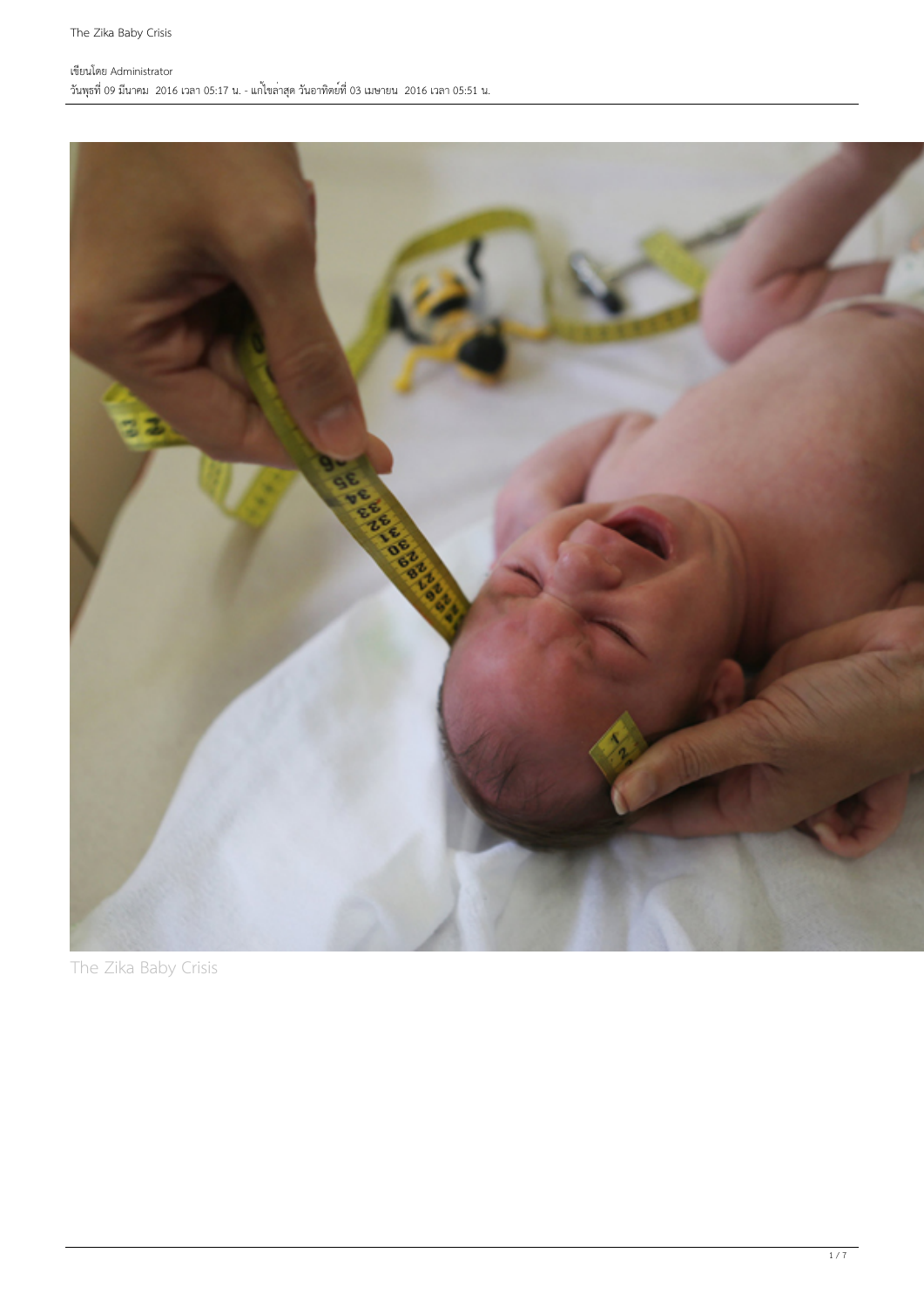Panorama travels to Brazil to investigate the mystery of the Zika virus. The city of Recife is at the centre of an epidemic of cases of microcephaly - babies born with abnormally small heads who suffer from brain and limb deformities. Reporter Jane Corbin meets the families living with this tragedy and hears from doctors and scientists working to solve the riddle of the Zika virus and trying to eradicate the mosquito which carries it.

 Zika virus (ZIKV) is a member of the virus family Flaviviridae and the genus Flavivirus, transmitted by daytime-active Aedes mosquitoes, such as A. aegypti and A. albopictus. Its name comes from the Zika Forest of Uganda, where the virus was first isolated in 1947. Zika virus is related to dengue, yellow fever, Japanese encephalitis, and West Nile viruses. The infection, known as Zika fever, often causes no or only mild symptoms, similar to a mild form of dengue fever. It is treated by rest. Since the 1950s, it has been known to occur within a narrow equatorial belt from Africa to Asia. The virus spread eastward across the Pacific Ocean between 2013 and 2014 to French Polynesia, New Caledonia, the Cook Islands, and Easter Island, and in 2015 to Mexico, Central America, the Caribbean, and South America, where the Zika outbreak has reached pandemic levels. As of 2016, the illness cannot be prevented by drugs or vaccines. As of February 2016, there is evidence that Zika fever in pregnant women is associated with intrauterine growth restriction including abnormal brain development in their fetuses through mother-to-child transmission of the virus, which may result in miscarriage or microcephaly. There is however no proof yet that the Zika virus causes microcephaly. A link has been established with neurologic conditions in infected adults, including Guillain–Barré syndrome.

 In January 2016, the U.S. Centers for Disease Control and Prevention (CDC) issued travel guidance on affected countries, including the use of enhanced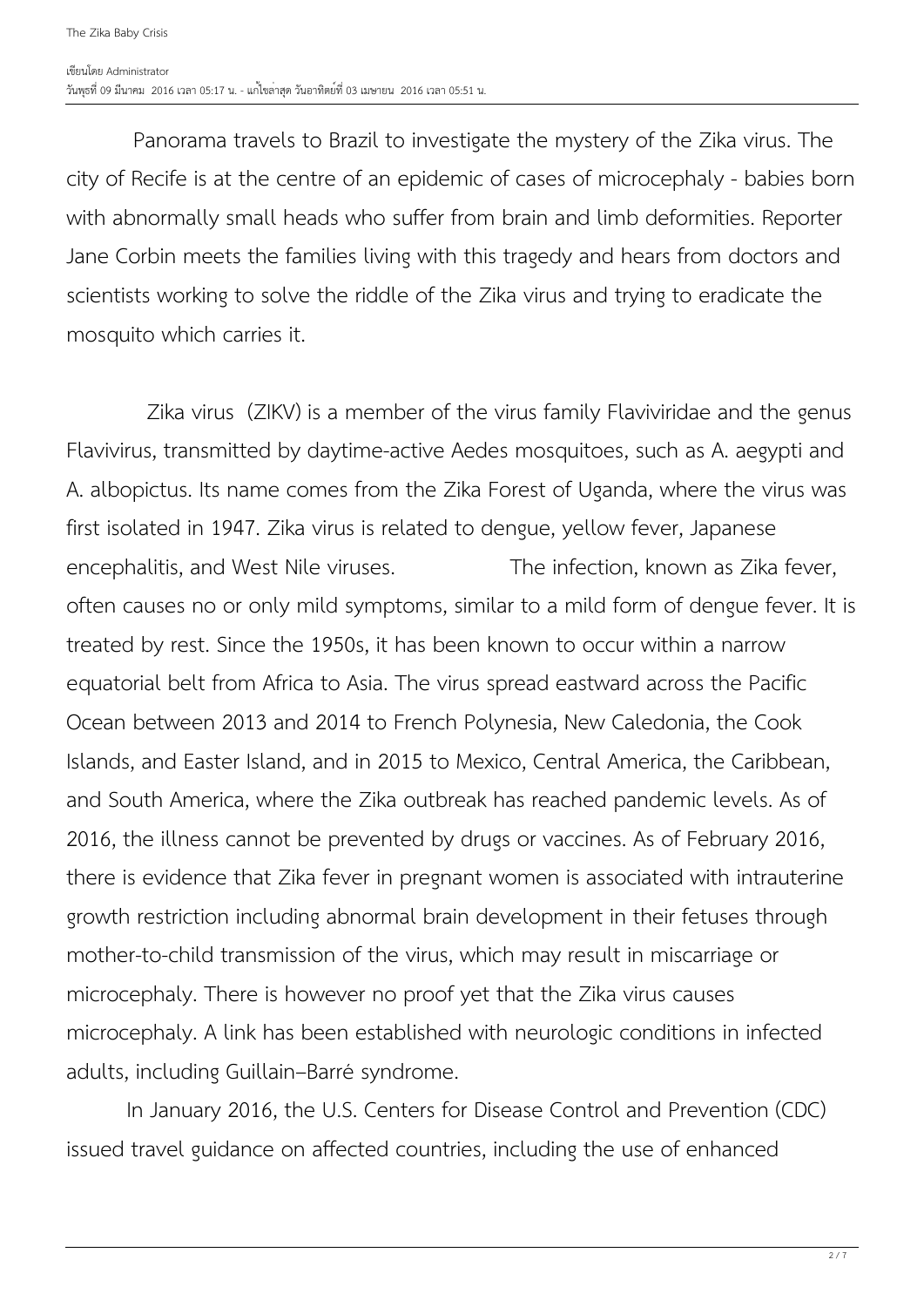precautions, and guidelines for pregnant women including considering postponing travel. Other governments or health agencies soon issued similar travel warnings, while Colombia, the Dominican Republic, Ecuador, El Salvador, and Jamaica advised women to postpone getting pregnant until more is known about the risks.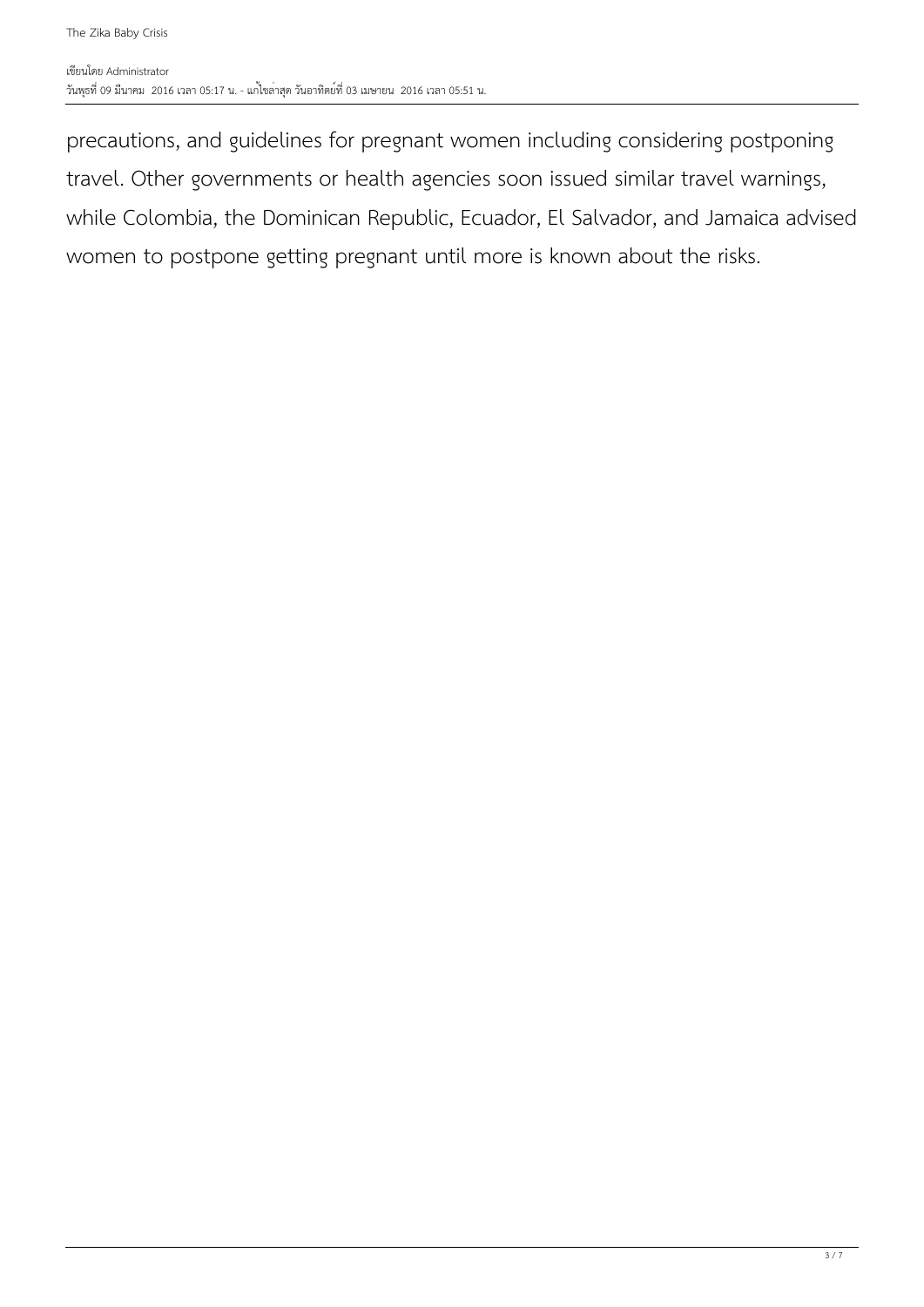### เขียนโดย Administrator

วันพุธที่ 09 มีนาคม 2016 เวลา 05:17 น. - แก้ไขล่าสุด วันอาทิตย์ที่ 03 เมษายน 2016 เวลา 05:51 น.



Geovane Silva holds his son, Gustavo Henrique, who has microcephaly, at the Oswaldo Cruz Hospital in Recife, Brazil, Jan. 26 2016. (Ueslei Marcelino/Reuters)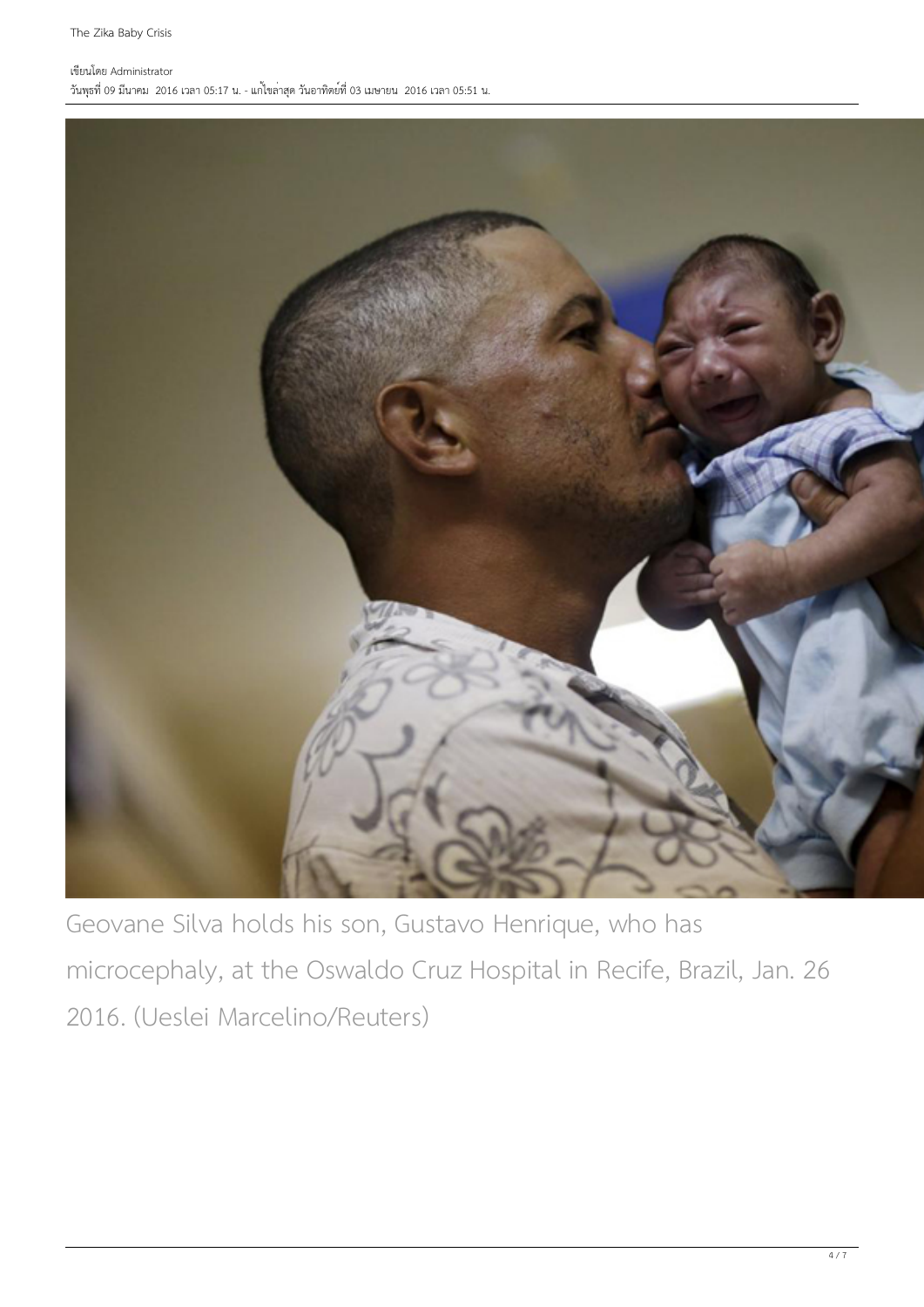## Love in the Time of Zika

Leticia, Danielle and Cleane are all new mothers, but their children were born deformed. Dateline follows the devastating impact of the Zika virus in Brazil through their eyes.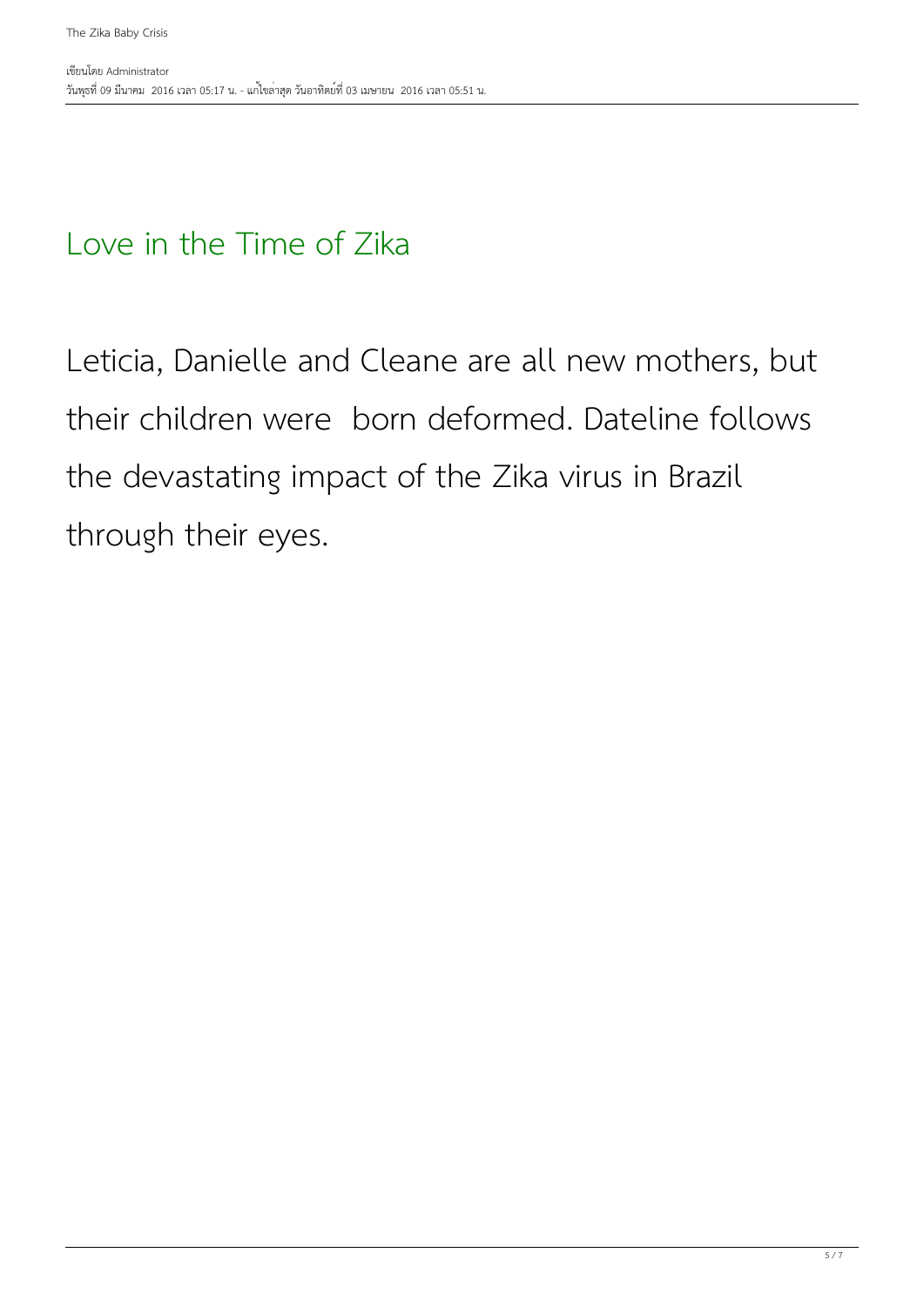### เขียนโดย Administrator

วันพุธที่ 09 มีนาคม 2016 เวลา 05:17 น. - แก้ไขล่าสุด วันอาทิตย์ที่ 03 เมษายน 2016 เวลา 05:51 น.



Mylene Helena Ferreira holds her son David Henrique Ferreira, 5 months, who has microcephaly, on Jan. 25 2016, in Recife, Brazil. (Mario Tama/Getty Images)